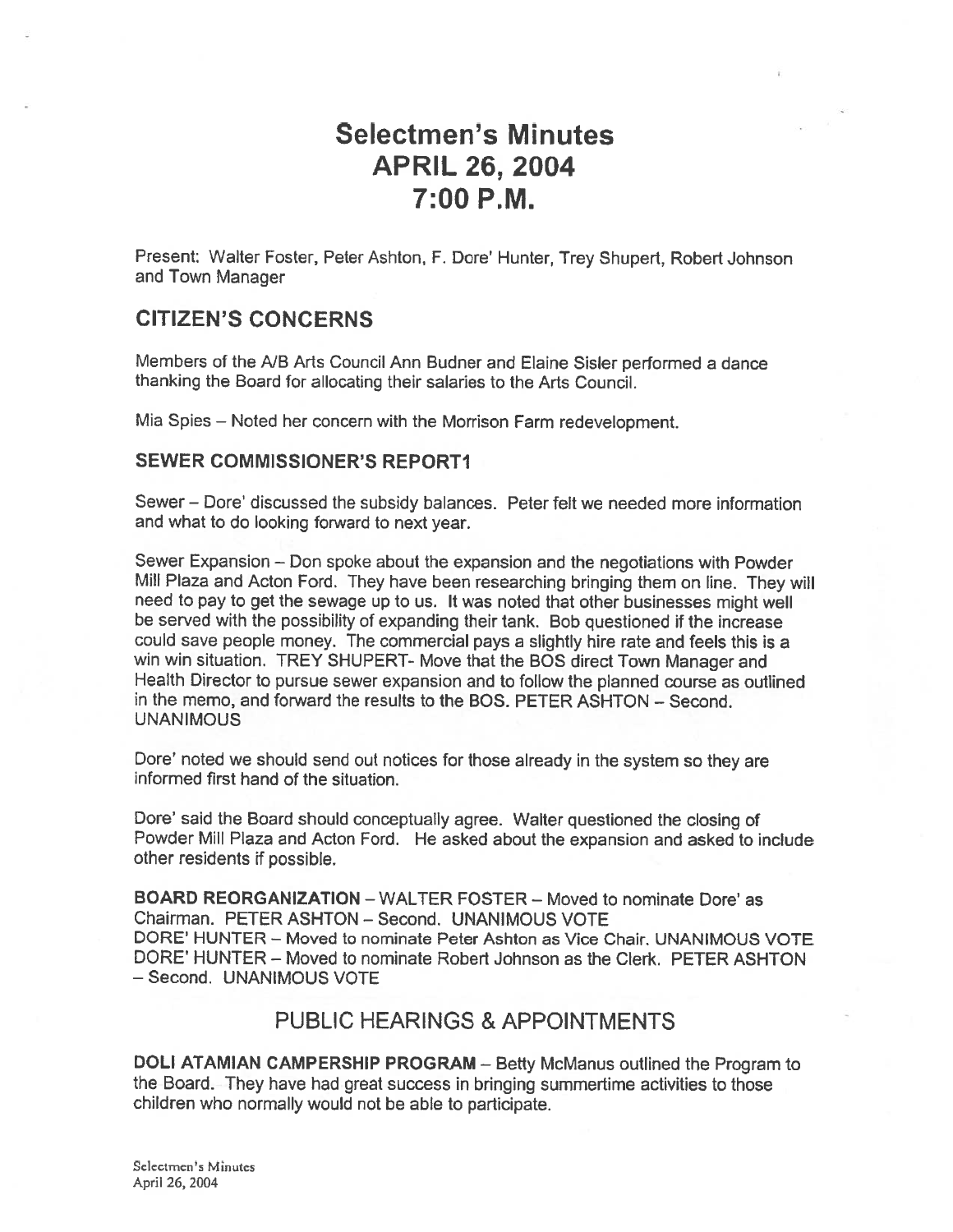SITE PLAN 10/09/03-395, MONTOURI REALTY TRUST, 1-19 MAPLE STREET - Trey Shupert asked about a contribution to the Sidewalk Fund. He also asked about the drive way as proposed.

Walter spoke about using funds received to build sidewalks from Stow Street and/or use by the Rail Trail. He wanted to keep the donation use generic..

Peter asked if the outdoor lighting and if they met the new Bylaw. The engineer felt it was less than what the bylaw required. It was also noted the TAC comments would follow. They felt they could have Garry write the decision for AART or Sidewalk on Stow Street.

Shawn Hanley neighbor, wanted to <sup>g</sup>ive thanks for the changes that have been made to the plans so far.

Mary Utt, 50 Maple Street — She wanted the monies earmarked for Sidewalks.

TREY SHUPERT — Moved to close the public hearing and to take under advisement to include the TAC comments to be reviewed by Peter. WALTER FOSTER — Second. UNANIMOUS VOTE.

ACTON INDOOR SPORTS <sup>30</sup> GREAT ROAD SITE PLAN #08/22195-353 - LIQUOR LICENSE AND COMMON VICTUALLER CONTINUED TO JUNE 14, 7:15 AND 7:20. TREY SHUPERT — Moved to continue to the above dates and times. PETER AHSTON - Second. UNANIMOUS VOTE

SITE PLAN SPECIAL PERMIT #03/09104-396, MARGARET NAZZARO, 253 ARLINGTON STREET – DORE' HUNTER – Moved to continue to May 10<sup>th</sup> at 7:30. PETER ASHTON — Second. UNANIMOUS VOTE. Peter Libman spoke about large trees that are to be removed and has changed the view, in addition to more noise.

#### MATTHEW LUNDBERG, RECREATION COMMISSION

The Board asked that he push the process for <sup>p</sup>lanning in the Recreation Commission for long term <sup>p</sup>lanning. PETER ASHTON — Moved to appoint Mr. Lundberg to full member with <sup>a</sup> term to expire June 30, 2007. TREY SHUPERT — Second. UNANIMOUS VOTE.

#### SELECTMAN'S BUSiNESS —

SITE PLAN SPECIAL PERMIT 04104/03-390 PJIfORINO —816 MAIN STREET — Dore' noted that Garry had comments and they satisfied Trey spoke about them crushing and burying the block and that it is <sup>a</sup> <sup>21</sup> <sup>E</sup> site. Walter was concerned about possible foundations being filled. Peter said we should include the Town Engineer's comments. DORE' HUNTER- Moved that we readdress this at the next meeting. TREY SHUPERT — Second. UNAN1MOUS VOTE

MIDDLESEX PENSIONS — Dore; felt it was time to turn loose Steve Anderson and to have them served under public Records request. He would like to see the fee's for the Attorney. Don was asked to move forward with the Public records request. TREY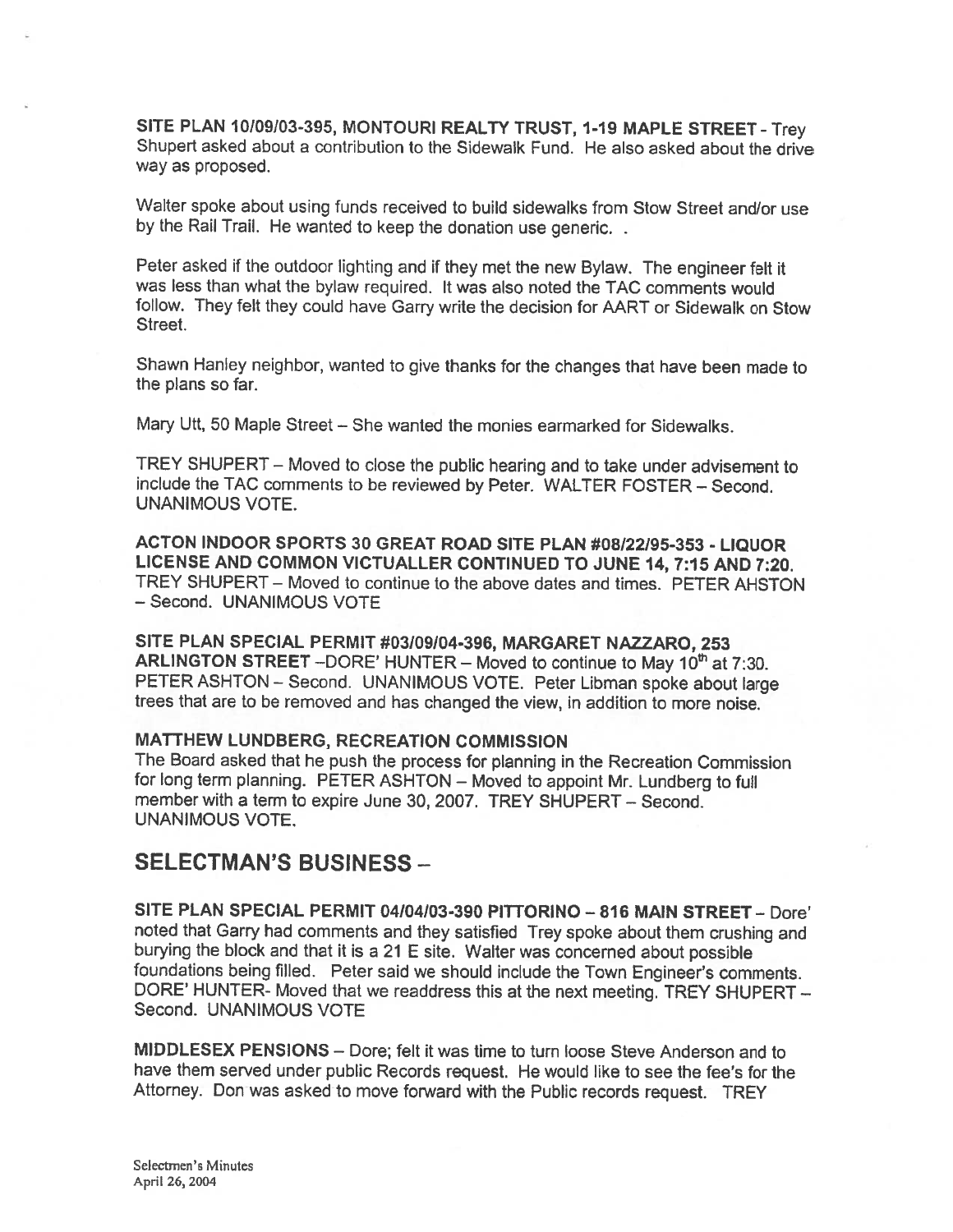SHUPERT — Moved to file an aggressive reques<sup>t</sup> for MCR records and to and ge<sup>t</sup> to the bottom of the situation. PETER ASHTON — Second. UNANIMOUS VOTE.

MAKAHA — LIQUOR VIOLATION — Dote' felt we should invite the managemen<sup>t</sup> in to discuss the hours of serving. He suggested that we invite the Manager and Owner and their Counsel. Provide the police reports to the Board.'

NO BUILD ZONE - REQUEST FOR BASKET BALL COURT The Board discussed the paperworkidecision. Dore' noted that it appears as appertain to the home. Ask the owners to provide sketches and have her notice to her neighborhood and then we discuss this again.

SELECTMEN MEETING SCHEDULE — The Board discussed this Meeting Schedule and it was adopted.

TENT ON TOWN COMMON —TREY SHUPERT — Move to approve with supervision by Dean Charter. PETER ASHTON — Second. UNANIMOUS VOTE.

APPROVAL OF INCREASED FEE FOR 40B PROJECTS — Don noted that we currently handle this like the Planning Board, <sup>a</sup> base fee and then by unit. Dore' did not want to take advantage but we do need to ge<sup>t</sup> fee quantifiable and tie to the work that is involved. Don asked that we take more time and bring <sup>a</sup> better <sup>p</sup>lan to the Board. Peter wanted to ge<sup>t</sup> <sup>a</sup> feel of costs on Main Street and Fort Pond Place, and what would be an appropriate base fee. PETER ASHTON - Moved we set the fees for 40 B as set forth in the April 15, 2004 Memo from Garry Rhodes. TREY SHUPERT — second. UNANIMOUS VOTE.

PROPERTY TAX CLASSIFICATION- Trey spoke to the subject and will attend the meetings.

TOWN OWNED LAND — <sup>344</sup> MASSACHUSETTS AVE.-They discussed the question about purchasing the parcel. They will talk to Habitat folks about how they would sugges<sup>t</sup> we move forward. Trey Shupert asked that staff compile <sup>a</sup> list of available properties that we could sell and their assessed value, as well as staff recommendations.

Mike Eder, Farmstead Road, asked about container business currently on Mass Ave. He and his neighbors did not want to see this use expanded to 344 Mass Ave.

#### OTHER BUSINESS]

Dore' spoke about his new interest in researching former Boards of Selectmen as well as his reading of Phalens History of Acton.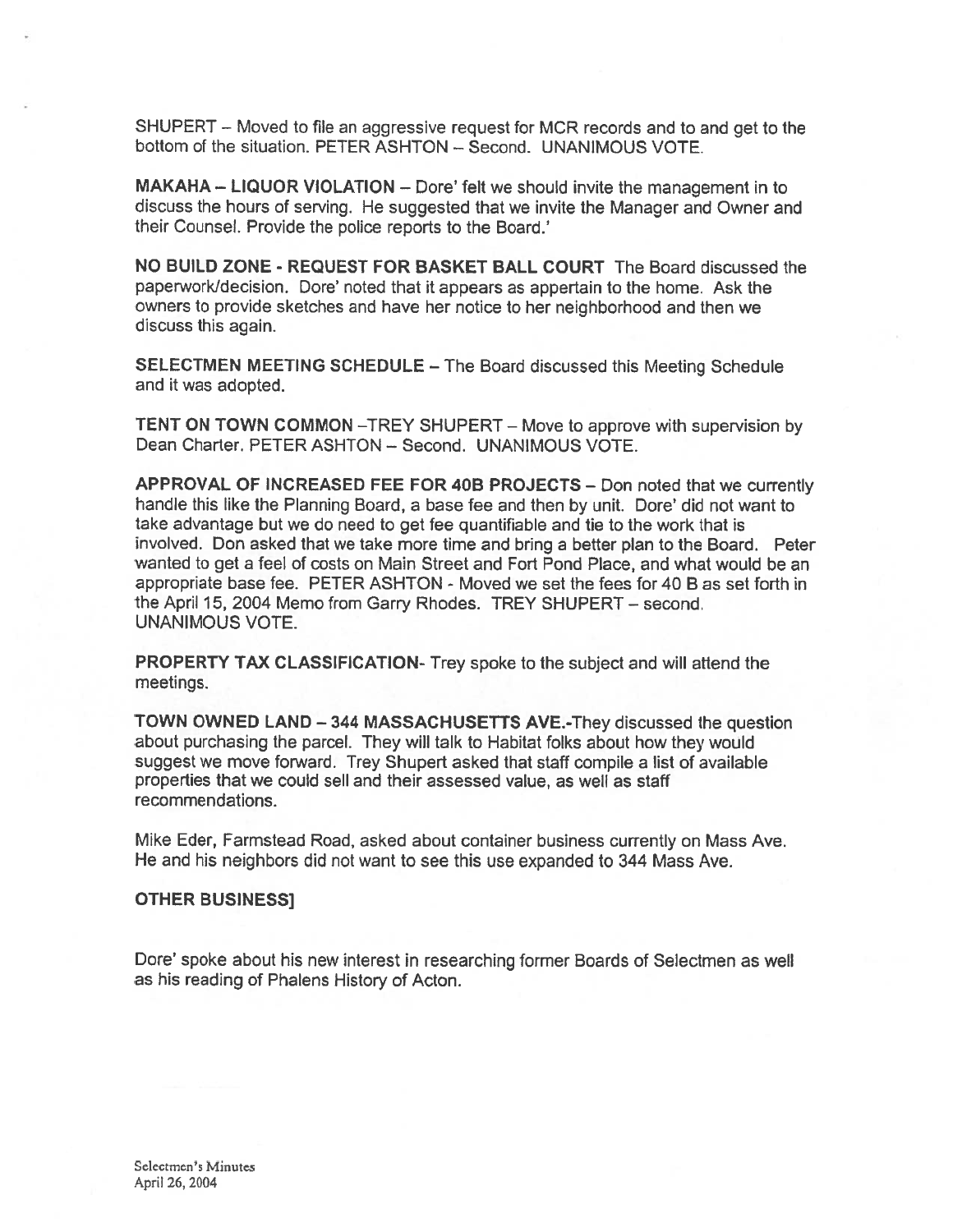The Board reviewed the Goals and made changes and deletions as follows:

#### GOALS 2004-2005

- 1. Establish Protocol for Manager and Supt. of Schools to confer weekly to improve liaison (Dore')<br>2. Produce Morrison Farm Development Master Plan (Bob/Walter)
- 2. Produce Morrison farm Development Master Plan (Bob/Walter)

#### GOALS carried forward

- 3. Monitor Labor Negotiations (Peter/Trey)<br>4. Improve Communication with Town Boa
- Improve Communication with Town Boards (ALL)
- 5. Revisit <sup>2020</sup> <sup>p</sup>lanning process for direction to make this process more beneficial towards implementation of long-term vision, and to ge<sup>t</sup> <sup>a</sup> first roug<sup>h</sup> cut of what happens next year before school is out for the summer (Trey/Peter)
- 6. ALG process be used for purpose of Budget Planning for FY05 (Dore'/Peter)
- 7. Process Planning for "Life after NESWC" (Bob)
- 8. Joint IT process-organizational change (Walter/Dore')<br>9. Middlesex Pension Alternatives (Walter/Trev)
- Middlesex Pension Alternatives (Walter/Trey)

The Board also looked at the Committee Assignment list and made minor changes:

# .ACTON BOARD OF SELECTMEN COMMITTEE ASSIGNMENTS May, 2004-May, 2005

#### ADVISORY COMMITTEE BOARD MEMBER ASSIGNED

| <b>ALG</b>                                  | Dore'/        |
|---------------------------------------------|---------------|
| Open Space and Recreation                   | Peter         |
| <b>MAGIC</b>                                | $Peter\wedge$ |
| Corridor Advisory Committee                 | Dore'         |
| Economic Development                        | Trey/B        |
| Suburban Coalition                          | Walter        |
| <b>Public Safety Facilities Committee</b>   | Dore/T        |
| Land Stewardship Committee                  | Walter        |
| MBTA Advisory Committee                     | Dore'         |
| Senior Tax Relief Taxation Aid Committee    | Peter         |
| Acton Wastewater Citizen Advisory Committee | Trey          |
| Outdoor Lighting Advisory Committee         | Trey          |
| <b>Investment Advisory Committee</b>        | Peter         |

# Dore'/Peterr Peter/Walter (alternate) Trey/Bob Dore/Trey

## BOARD AND COMMITTEE LIAISON

#### BOARD/COMMISSION/ COMMITTEE BOARD MEMBER ASSIGNED

| Cable                            | Walter     |
|----------------------------------|------------|
| A/B Arts Council                 | Trey       |
| Appeals                          | Trey       |
| Assessors                        | Peter      |
| Health                           | <b>Bob</b> |
| Cemetery                         | Walter     |
| <b>ACHC</b>                      | Trey       |
| Community Preservation Committee | Peter      |

Selectmen's Minutes April 26, 2004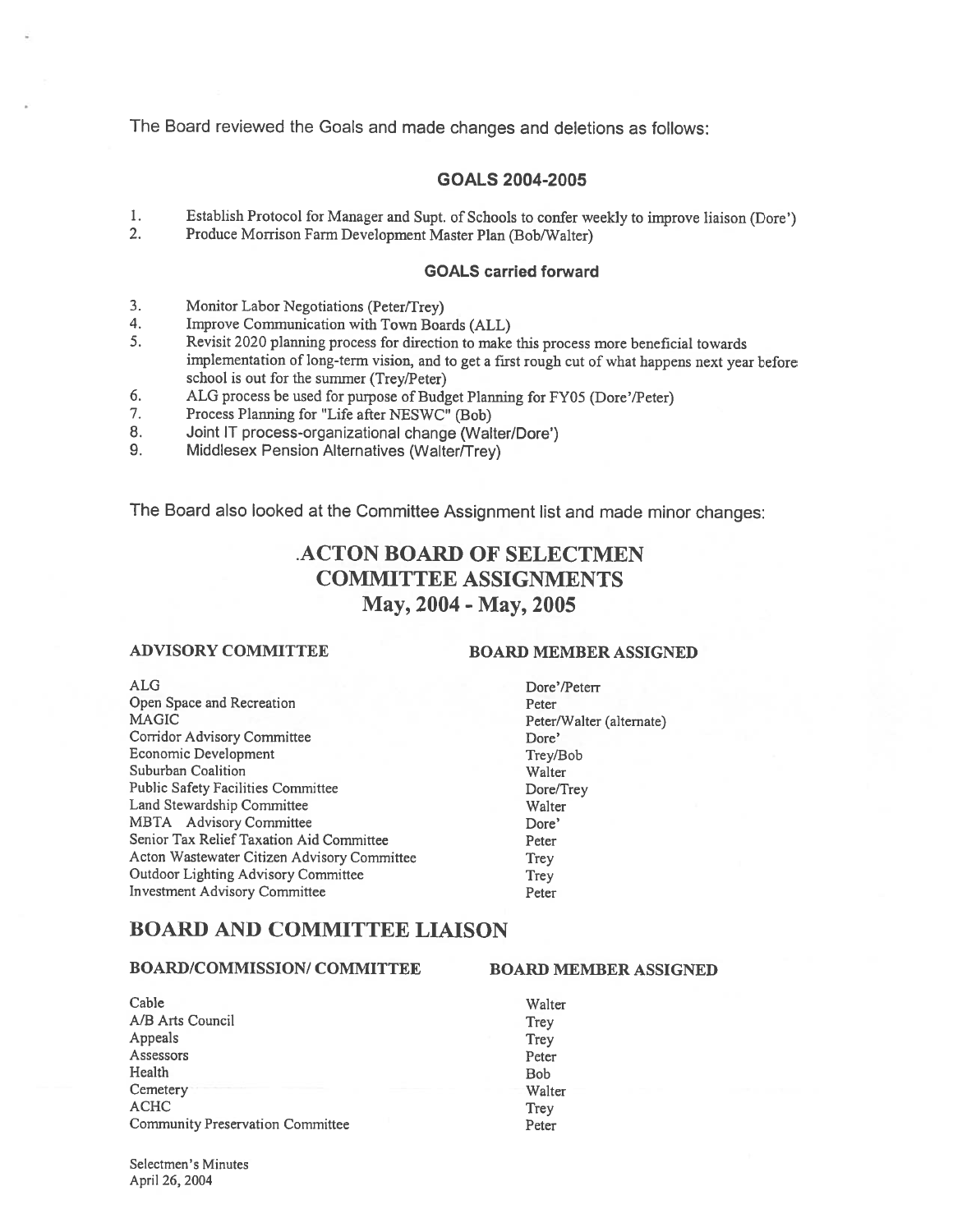- Conservation Peter<br>COA Peter COA Peter Fair Housing Trey<br>Hanscom Advisory Channel Hanscom Advisory Dore Hanscom Advisory Historic District Dore' Historical Commission Dore' LRTA Don Herskovitz<br>
Planning Walter/Trev Planning Walter/Trey<br>
TAC Dore'/Walter Recreation Walter VCC Dore' School Committees Peter Finance Committee Dore'/Peter Minute Man Tech. Walter TAC Bob
- Dore'/Walter

Trey spoke about Morrison Master Plan and would be happy to serve on the Committee.

Peter asked about <sup>2020</sup> meeting and wanted to know if it was scheduled for May 4, 2005.

Peter spoke about Lacrosse use and the parking of cars at the T.J. O'Grady Skate Park. We should put <sup>a</sup> stop to these activities. Manager to review.

Walter noted that CPA will be meeting shortly.

Walter thanked everyone for their support over the past year.

#### CONSENT AGENDA

TREY SHUPERT — Moved to approve. PETER ASHTON — Second. UNANIMOUS VOTE.

#### TOWN MANAGER'S REPORT

No report made

# EXECUTIVE SESSION

None required

 $\bigcap$ 

Christine Joyce Christian Clerk Recording Clerk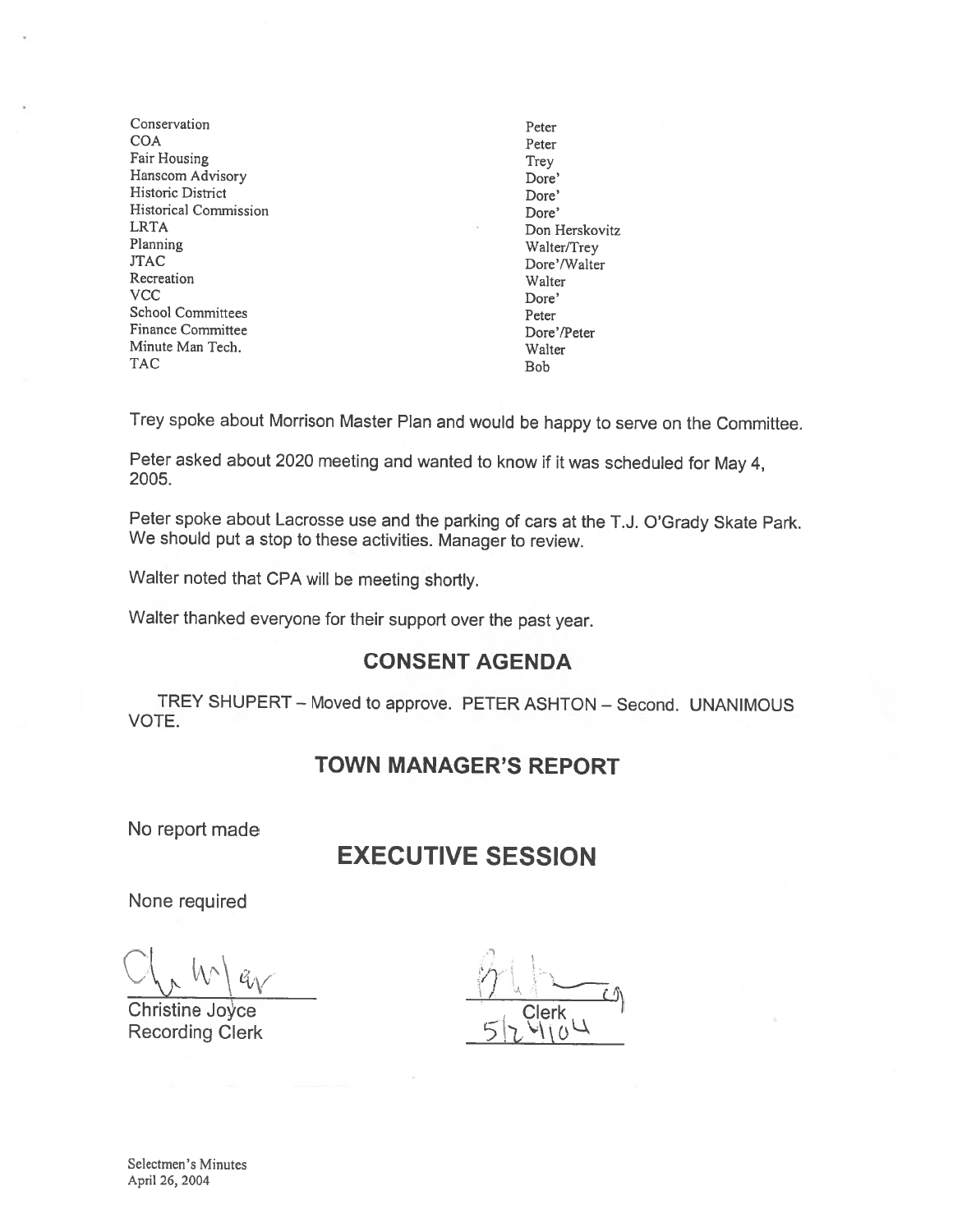April 23, 2004

TO: Board of Selectmen, Sewer Commissioners

FROM: Walter Foster, Chairman

SUBJECT: Selectmen and Sewer Commissioners Report

# APRIL 26, 2004 MEETING BEGINS AT 7:00 P.M.

# I. CITIZEN'S CONCERNS

## II SEWER COMMISSIONERS' BUSINESS

1. SEWER EXPANSION- Enclosed <sup>p</sup>lease find <sup>a</sup> recommendation for expansion of the Sewer area from the Health Director, for Board consideration.

# III. PUBLIC HEARiNGS & APPOINTMENTS

- 2. 7:05 BOARD REORGANIZATION
- 3. 7:10 DOLl ATAMIAN CAMPERSHIP PROGRAM Representatives of this program will be in to update the Board on their Camper program.
- 4. 7:15 SITE PLAN 10/09/03-395, MONTOURI REALTY TRUST, 1-19 MAPLE STREET Enclosed <sup>p</sup>lease find materials in the subject regard.
- 5. 7:30 SPECIAL PERMITS #08/22195-353, ACTON INDOOR SPORTS, 30 GREAT ROAD- Enclosed <sup>p</sup>lease find materials in the subject regar<sup>d</sup> for Board Consideration.
- 6. 7:35 SITE PLAN SPECIAL PERMIT #03/09/04-396.— MARGARET NAZZARO, 253 ARLINGTON STREET — Enclosed <sup>p</sup>lease find materials in the subject regar<sup>d</sup> for Board consideration.
- 7. 7:45 MATT LUNDBERG, RECREATION COMMMISSION CANDIDATE -Enclosed <sup>p</sup>lease find Mr. Lundberg's VCC application for Board consideration.

# IV. SELECTMEN'S BUSINESS

8. SITE PLAN SPECIAL PERMIT #04/04/03-390, PITTORINO, 816 MAIN STREET-Enclosed <sup>p</sup>lease find materials in the subject regar<sup>d</sup> for Board consideration.

9. MIDDLESEX PENSION SYSTEM – Enclosed please find the report of the Public Employee Retirement Administration Commission (PERAC) on the examination of the Middlesex Contributory Retirement System, for Board consideration.

10. MAKAHA LIQUOR SERVICE ISSUES — Enclosed <sup>p</sup>lease find materials in the subject regard for Board consideration.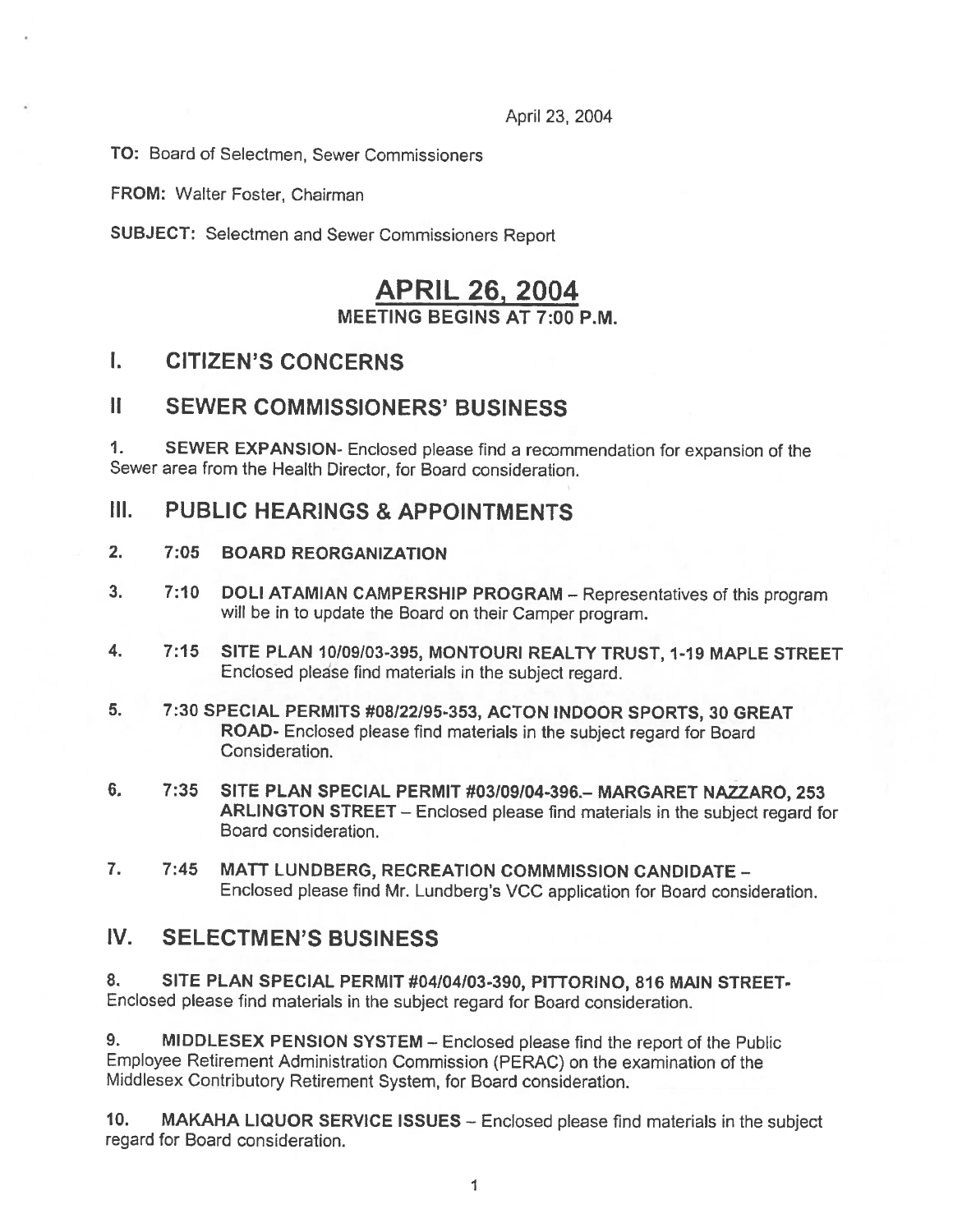11. "NO BUILD ZONE", POPE ROAD - Enclosed please find a memo from the Building Commissioner, for Board consideration.

12. SELECTMEN'S MEETING SCHEDULE – Enclosed please find the proposed Meeting schedule for Board consideration.

13. TOWN COMMON USE PERMIT-TENT REQUEST— Enclosed <sup>p</sup>lease find materials in the subject regard for Board consideration.

14. FEE INCREASE, BOARD OF APPEALS COMPREHENSIVE PERMITS— Enclosed <sup>p</sup>lease find <sup>a</sup> request from the Building Commissioner for an increase in the application fee for Comprehensive Permits, for Board consideration.

15. PROPERTY TAX CLASSIFICATION HEARINGS — Enclosed <sup>p</sup>lease find correspondence from Selectman Ashton in the subject regard, for Board consideration.

16. TOWN OWNED LAND, 344 MASSACHUSETTE AVENUE, MAP G3, Parcel 11-1 -Enclosed <sup>p</sup>lease find <sup>a</sup> letter from FORESITE Engineering expressing their interest in the purchase of this parcel, for Board consideration.

17. OTHER BUSINESS

# V CONSENT AGENDA

18. ACCEPT GIFT — STREAM TEAM PROJECT -Enclosed <sup>p</sup>lease find <sup>a</sup> donation of \$100.00 from the Organization for the Assabet River to be used for the Stream Signage Program, for Board consideration.

19. ACCEPT GIFT — ACTON GARDEN CLUB — Enclosed <sup>p</sup>lease find <sup>a</sup> request for acceptance of new <sup>p</sup>lantings valued at \$784.00, for the front of the Memorial Library, as well as an invitation to attend the "unveiling" on June 1, for Board consideration.

20. BOY SCOUT YARD SALE REQUEST — Enclosed <sup>p</sup>lease find <sup>a</sup> request from the Boy Scouts for use of the Town Hall parking lot from 9:00 a.m, to 2p.m. on May 15, for Board consideration.

21. ONE DAY LIQUOR LICENSE REQUEST — Enclosed <sup>p</sup>lease find <sup>a</sup> request for <sup>a</sup> One Day Liquor License at NARA on June 25, 2004 for Board consideration.

22. LION'S CLUB FAIR — Enclosed <sup>p</sup>lease find an application for the Annual Town Fair to be held at the Parker Damon Building parking lot from June <sup>23</sup> to June 27, for Board consideration.

23. DISPOSITION/DISPOSAL OF MUNICIPAL EQUIPMENT AND MATERIALS -Enclosed <sup>p</sup>lease find <sup>a</sup> request from the IT Dept. for disposition or disposal of obsolete Equipment.

# VI. TOWN MANAGER'S REPORT

# VII EXECUTIVE SESSION

There will be <sup>a</sup> need for Executive Session, enclosed <sup>p</sup>lease find enclosed Materials